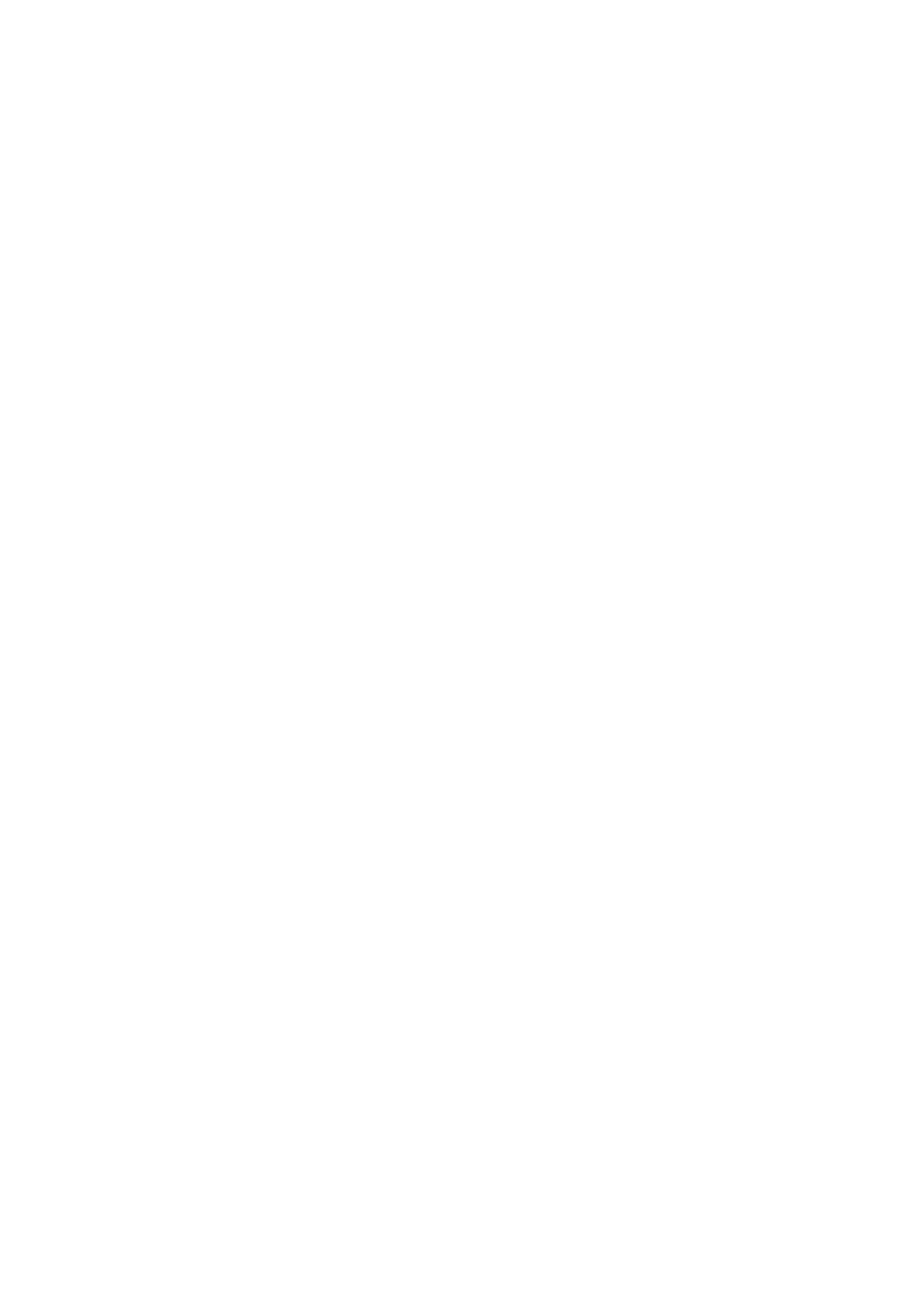

## **1 Welcome**

Board member Anne Candy led the meeting in prayer.

## **2 Apologies**

Resolution number MR/2022/57

MOVED by Chairperson J Allan, seconded by Deputy Chairperson M Moore:

#### **That the Manurewa Local Board:**

**a) accept the apology from Member Rangi McLean for absence.**

**CARRIED**

## **3 Declaration of Interest**

Member Anne Candy declared a conflict in relation to item 8.2 Deputation - Manukau Branch of National Council of Women and did not speak or vote on this item.

Member Tabetha Gorrie declared a conflict in relation to item 8.2 Deputation - Manukau Branch of National Council of Women and did not speak or vote on this item.

Member Ken Penney declared a conflict in relation to item 16 Endorsing Business Improvement District (BID) target rate grants for 2022/2023 and did not speak or vote on this item.

Member Glenn Murphy declared a conflict in relation to item 16 Endorsing Business Improvement District (BID) target rate grants for 2022/2023 and did not speak or vote on this item.

# **4 Confirmation of Minutes**

Resolution number MR/2022/58

MOVED by Chairperson J Allan, seconded by Member A Candy:

## **That the Manurewa Local Board:**

**a) confirm the ordinary minutes of its meeting, held on Thursday, 12 May 2022, as true and correct.**

**CARRIED**

## **5 Leave of Absence**

There were no leaves of absence.

#### **6 Acknowledgements**

There were no acknowledgements.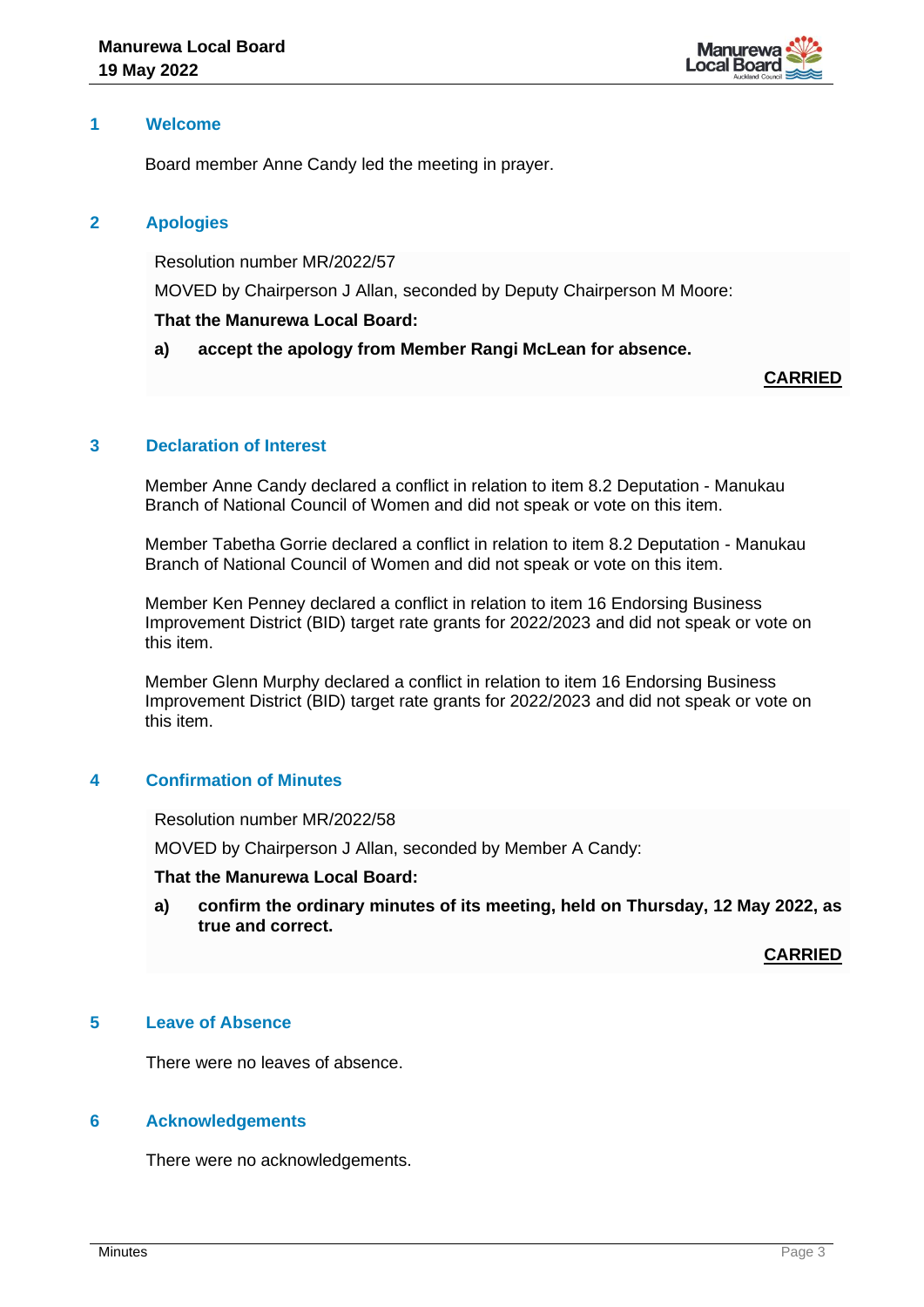

## **7 Petitions**

There were no petitions.

#### **8 Deputations**

#### **8.1 Deputation - Ngāti Tamaoho**

Matekino Marshall, CEO of Ngāti Tamaoho spoke to the board about their aspirations for the year and what their priorities are.

Resolution number MR/2022/59

MOVED by Chairperson J Allan, seconded by Member A Candy:

#### **That the Manurewa Local Board:**

**a) thank Matekino Marshall, CEO of Ngāti Tamaoho, for his attendance and presentation.**

**CARRIED**

#### **8.2 Deputation - Manukau Branch of National Council of Women**

Judi Goldsworthy from the Manukau Branch of National Council of Women asked the board for assistance in finding office space for the organisation.

Member Anne Candy declared a conflict in relation to item 8.2 Deputation – Manukau Branch of National Council of Women and did not speak or vote on this item.

Member Tabetha Gorrie declared a conflict in relation to item 8.2 Deputation – Manukau Branch of National Council of Women and did not speak or vote on this item.

Resolution number MR/2022/60

MOVED by Chairperson J Allan, seconded by Deputy Chairperson M Moore:

#### **That the Manurewa Local Board:**

- **a) thank Judi Goldsworthy from the Manukau Branch of National Council of Women for her attendance and presentation**
- **b) refer to Community Leasing for investigation and response, the request from the Manukau Branch of National Council of Women for suitable office space in the Manurewa Local Board area.**

**CARRIED**

## **9 Public Forum**

There was no public forum.

#### **10 Extraordinary Business**

There was no extraordinary business.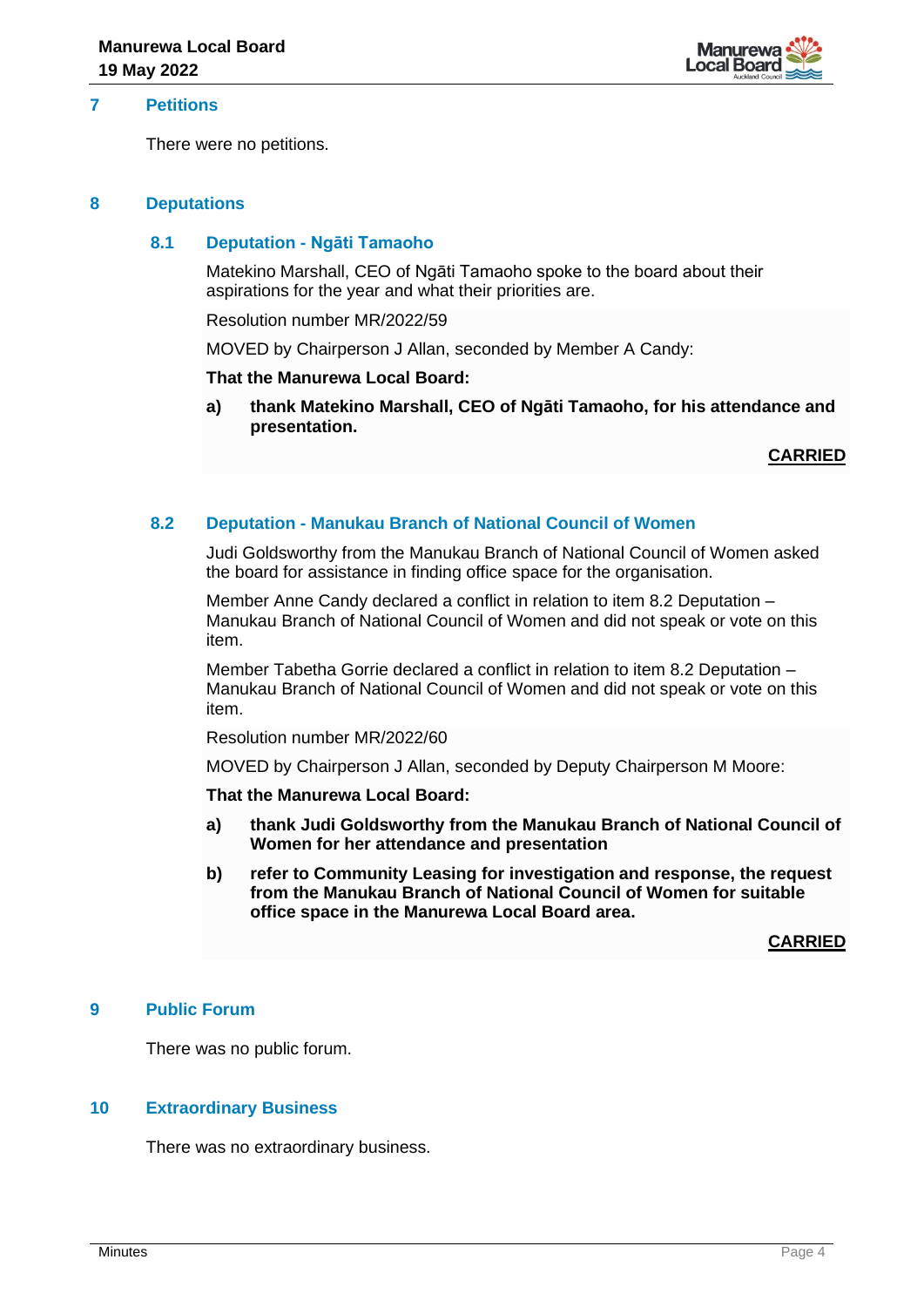

## **11 Governing Body Members' Update**

Councillor Daniel Newman's written update was tabled at the meeting.

A copy has been placed on the official minutes and is available on the Auckland Council website as a minutes attachment.

Resolution number MR/2022/61

MOVED by Chairperson J Allan, seconded by Member G Murphy:

#### **That the Manurewa Local Board:**

**a) receive the written and verbal update from Councillor Daniel Newman.**

#### **Attachments**

A 19 May 2022, Manurewa Local Board - Item 11 Governing Body Members' Update - Councillor Daniel Newman written update

#### **12 Members' Update**

Resolution number MR/2022/62

MOVED by Chairperson J Allan, seconded by Member K Penney:

#### **That the Manurewa Local Board:**

**a) receive the verbal updates from Members Melissa Moore and Anne Candy.** 

**CARRIED**

**CARRIED**

#### **13 Chairperson's Update**

Resolution number MR/2022/63

MOVED by Chairperson J Allan, seconded by Member D Pizzini:

#### **That the Manurewa Local Board:**

**a) receive the verbal report from the Manurewa Local Board Chairperson.**

**CARRIED**

#### **14 Auckland Transport Report May 2022**

Resolution number MR/2022/64

MOVED by Chairperson J Allan, seconded by Member K Penney:

#### **That the Manurewa Local Board:**

**a) receive the May 2022 report from Auckland Transport.**

### **CARRIED**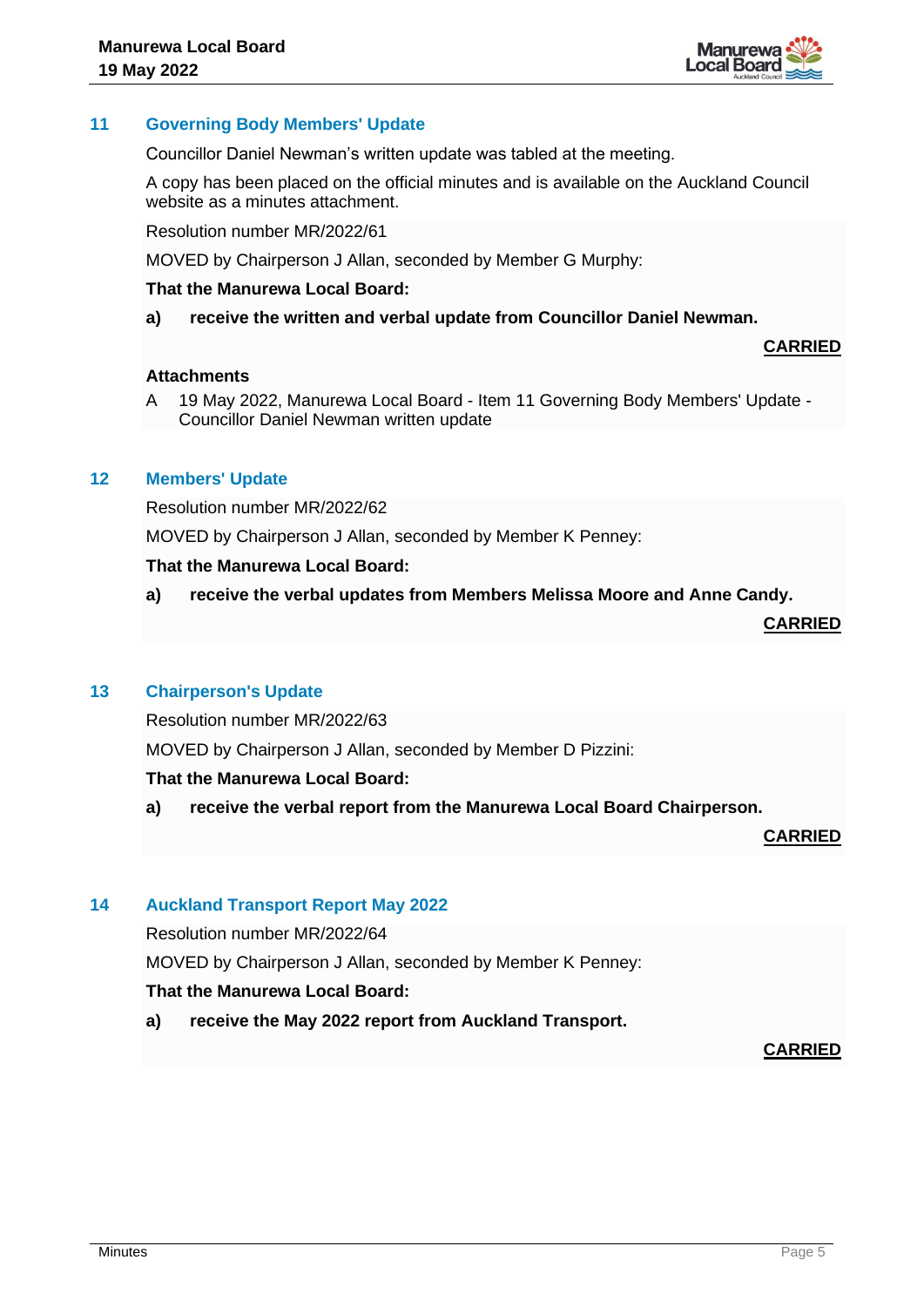

## **15 Local board feedback on Auckland Transport's proposed speed limit changes**

Resolution number MR/2022/65

MOVED by Chairperson J Allan, seconded by Member K Penney:

That the Manurewa Local Board:

- **a) provide the following feedback on speed limit changes proposed as part of Phase Three of Auckland Transport's Safe Speeds Programme:**
	- **i) the board supports the proposed speed limit changes on roads in the Manurewa Local Board area as set out in Attachment A of the report, with the exception of Coxhead Road**
	- **ii) the board provides the following feedback regarding the proposal to lower the speed limit on Coxhead Road from 50kmh to 40kmh:**
		- **A) all roads connecting to Coxhead Road have either 50kph or 30kph speed limits. Coxhead Road would be the only residential road in Manurewa with a 40kph speed limit. The board would prefer speed limits of either 30kph or 50kph on residential roads in Manurewa as a greater variety of speed limits could create confusion for road users**
		- **B) as there are no changes proposed to the speed limits on roads around Clayton Park School other than Coxhead Road, this creates an undesirable situation where drivers will move to a zone with a higher speed limit as they approach the school. This would be further complicated by the existing variable speed school zone, resulting in a plethora of speed limit advisory signs within a very short distance**
		- **C) changes to the speed limit on the section of Coxhead Road between Mahia Road and Tington Avenue should be delayed until the speed limits on the roads around Clayton Park School are reviewed. This would avoid changing the speed limit more than once, which could also create confusion for road users**
		- **D) the board would support a different speed limit being applied to the section of Coxhead Road between Weymouth Road and Mahia Road, where speed calming devices have been installed, from that applied to the section of Coxhead Road between Mahia Road and Tington Avenue, if Auckland Transport considers this is necessary to address the board feedback above**
	- **iii) the board notes that the proposed speed limit changes are consistent with its previously stated views that:** 
		- **A) the board is in full support of the Vision Zero road safety policy and its aim that there will be no deaths or serious injuries on our transport system by 2050. We have been a consistent champion for reducing rates of death and serious injury due to motor vehicles (DSI) on Manurewa roads**
		- **B) Outcome Four of the Manurewa Local Board Plan 2020, 'Our safe and accessible network provides transport options to meet community needs,' includes the key initiative 'Continue working with Auckland Transport to improve road safety and slow traffic throughout Manurewa, in line with Vision Zero principles'**
		- **C) road safety projects on which the board has partnered with Auckland Transport, including speed calming area treatments and raised**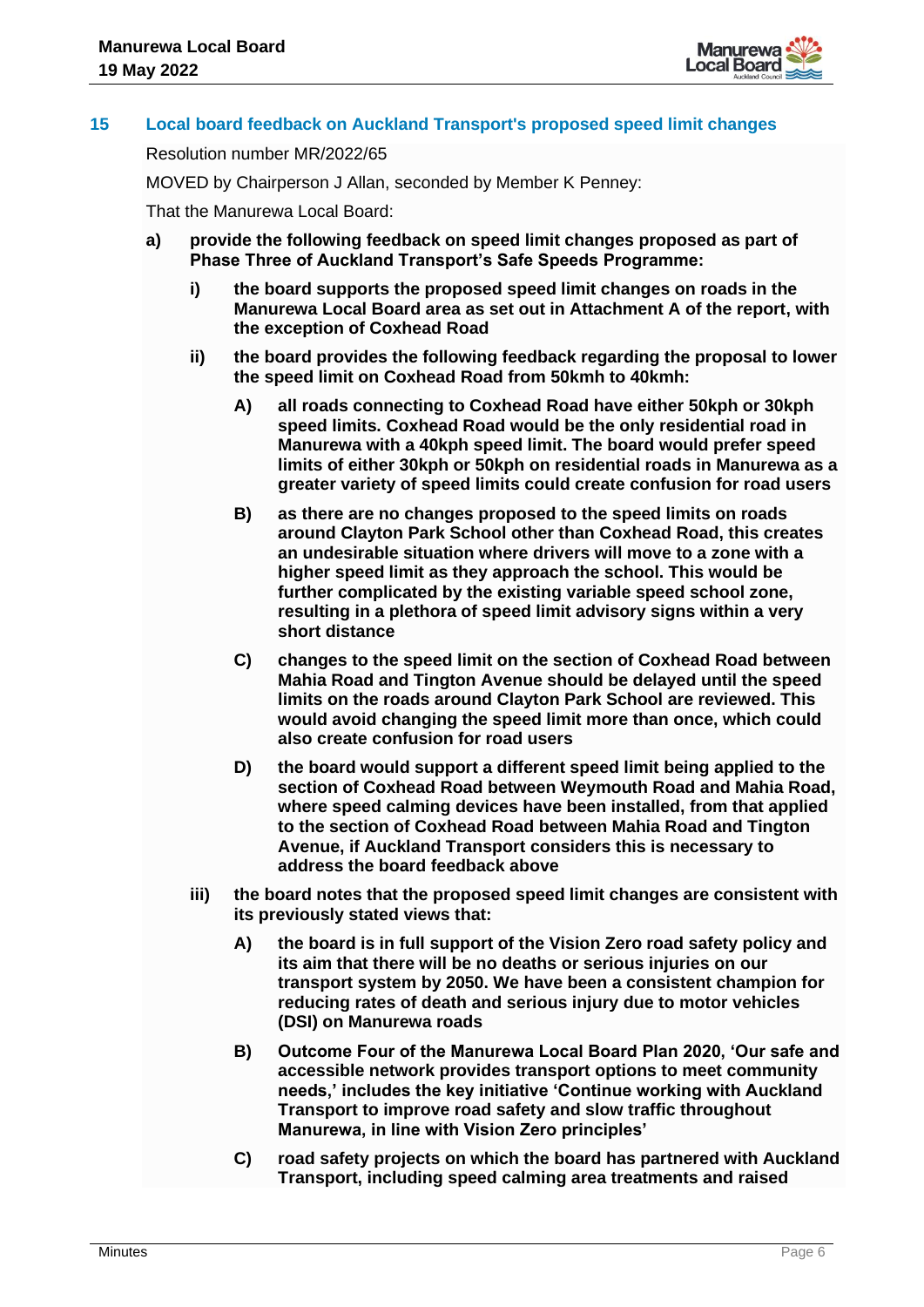

**pedestrian crossings around schools, have had a positive effect and DSI rates in Manurewa have reduced as a result** 

- **D) the board believes that encouraging safer speeds on our roads is needed to protect vulnerable road users and address suppressed demand for active mode routes**
- **E) the board supports lowering speed limits and installing raised pedestrian crossings around all schools, both to increase pedestrian safety and to encourage increased usage of active mode transport**
- **iv) the board requests that, where speed limits are lowered, appropriate signage and infrastructure needed to ensure compliance with the speed limits is installed**
- **v) the board notes public feedback received as part of the public consultation on proposed Phase Three changes with the community, requesting speed limit reductions or other speed calming measures on the following roads that were not included in this phase of the Safe Speeds Programme:** 
	- **David Avenue**
	- **Dennis Avenue**
	- **Beatty Avenue**
	- **Browns Road**
	- **Collie Street**
	- **Grande Vue Road**
	- **Hobart Crescent**
	- **Jellicoe Road**
	- **Maich Road**
	- **Russell Road**
	- **Station Road**
	- **Scenic Drive**
	- **Hill Road**
	- **Tampin Road**
- **vi) the board supports speed limit reductions on the roads listed in v) above where this is consistent with its previous recommendation (Resolution number MR/2022/31) that the following roads within the local board area should be reviewed when staff develop the interim Auckland Speed Management Plan:** 
	- **A) all roads contained within the Jellicoe Quadrant Residential Speed Management area (the roads bounded by Russell Road, Browns Road, Great South Road and Weymouth Road)**
	- **B) all roads contained in the area bounded by Orams Road, Great South Road, Hill Road and State Highway One**
	- **C) roads in the area surrounding the following schools:** 
		- **Alfriston College**
		- **Clayton Park School**
		- **Hillpark School**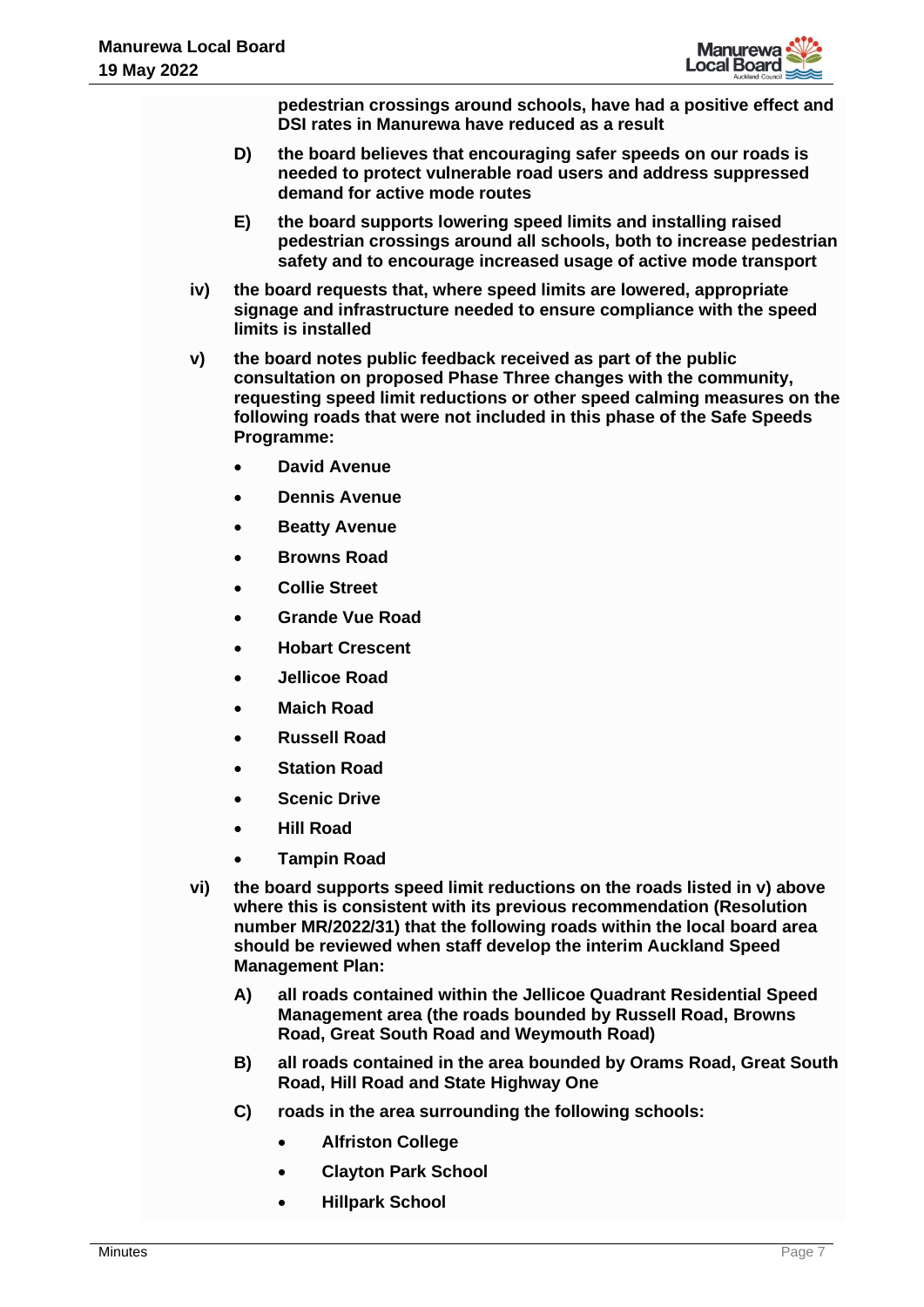

- **Homai School**
- **Manurewa High School**
- **Wharekura to be built on Browns Road, Manurewa, adjacent to the BLENNZ Homai Campus**
- **Randwick Park School**
- **The Gardens School**
- **Trevor Hosken Drive.**

**CARRIED**

## **16 Endorsing Business Improvement District (BID) target rate grants for 2022/2023**

Member Ken Penney declared a conflict in relation to item 16 Endorsing Business Improvement District (BID) target rate grants for 2022/2023 and did not speak or vote on this item.

Member Glenn Murphy declared a conflict in relation to item 16 Endorsing Business Improvement District (BID) target rate grants for 2022/2023 and did not speak or vote on this item.

Resolution number MR/2022/66

MOVED by Chairperson J Allan, seconded by Member D Pizzini:

#### **That the Manurewa Local Board:**

- **a) recommends to the Governing Body the setting of the targeted rates for inclusion in the Annual Budget 2022/2023 for the following Business Improvement District (BID) programmes:**
	- **i) \$315,000 for Manurewa Business Association**
	- **ii) \$755,425 for Wiri Business Association.**

## **CARRIED**

# **17 Auckland Council's Quarterly Performance Report: Manurewa Local Board for quarter three 2021/2022**

Resolution number MR/2022/67

MOVED by Chairperson J Allan, seconded by Member A Candy:

#### **That the Manurewa Local Board:**

- **a) receive the performance report for quarter three ending 31 March 2022**
- **b) note LDI opex underspends of \$39,000 in the following work programme items:** 
	- **i) line item 649 'Randwick Park Skate Activation' - \$18,000**
	- **ii) line item 1656 'MR: ecological and environmental volunteers programme FY22' - \$20,000**
	- **iii) line item 317 'Local Civic Events Manurewa' - \$1,000**
- **c) reallocate \$39,000 of LDI opex from the work programme items in b) to work programme line item 321 'Community grants Manurewa'.**

## **CARRIED**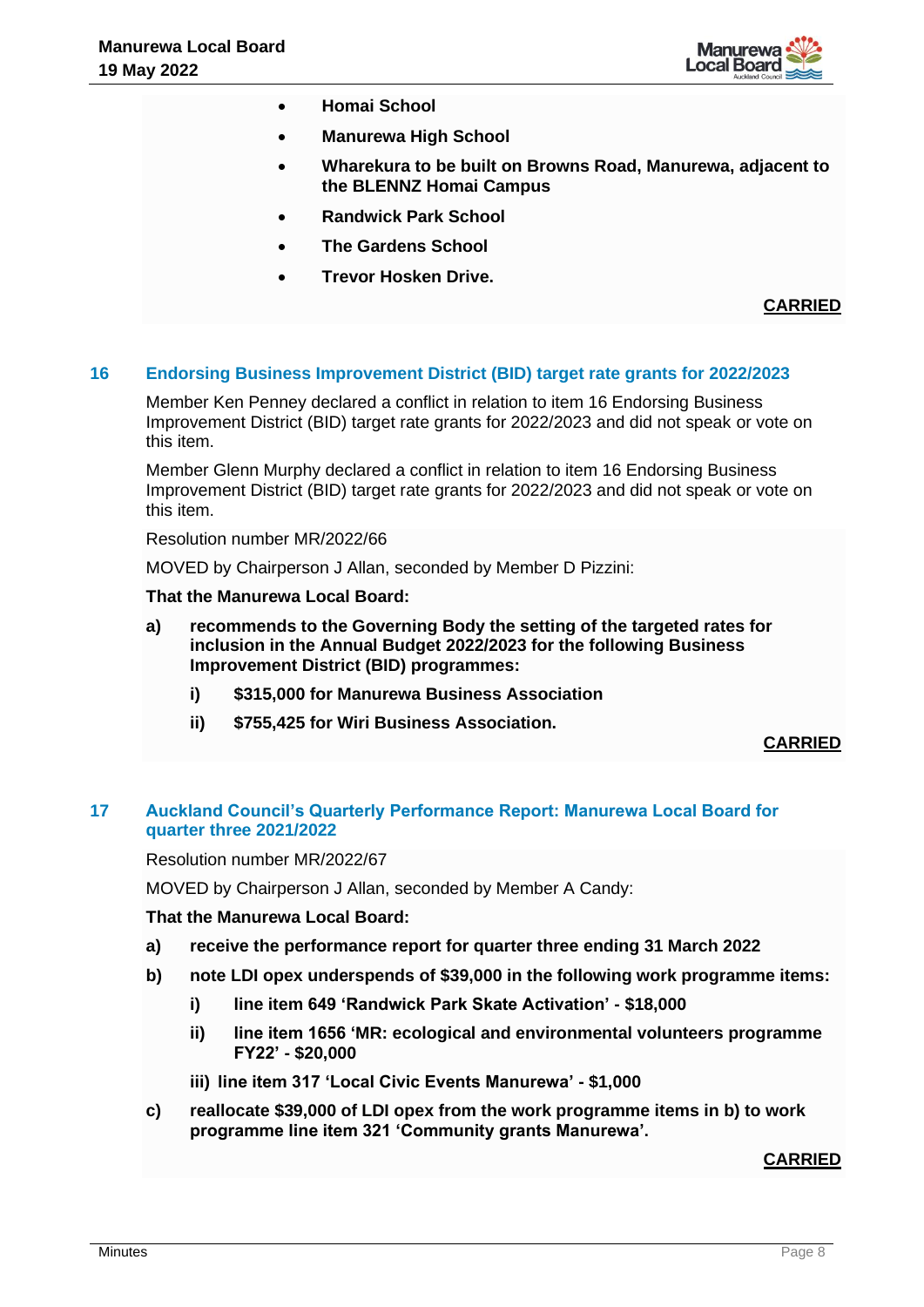

# **18 Draft Auckland golf investment plan**

#### Resolution number MR/2022/68

MOVED by Chairperson J Allan, seconded by Member D Pizzini:

#### **That the Manurewa Local Board:**

**a) agree that item 18: Draft Auckland golf investment plan be deferred until the next meeting of the Manurewa Local Board scheduled to be held on Thursday 16 June 2022 at 6.00pm.**

**CARRIED**

## **19 Manurewa Local Board Governance Forward Work Calendar - May 2022**

Resolution number MR/2022/69

MOVED by Member G Murphy, seconded by Deputy Chairperson M Moore:

#### **That the Manurewa Local Board:**

**a) note the Governance Forward Work Calendar.**

**CARRIED**

# **20 Manurewa Local Board Workshop Records**

Resolution number MR/2022/70

MOVED by Member A Candy, seconded by Member T Gorrie:

## **That the Manurewa Local Board:**

## **a) note the Manurewa Local Board workshop records held on:**

- **i) 7 April 2022**
- **ii) 14 April 2022.**

**CARRIED**

## **21 Consideration of Extraordinary Items**

There was no consideration of extraordinary items.

Member Melissa Moore closed the meeting with a karakia.